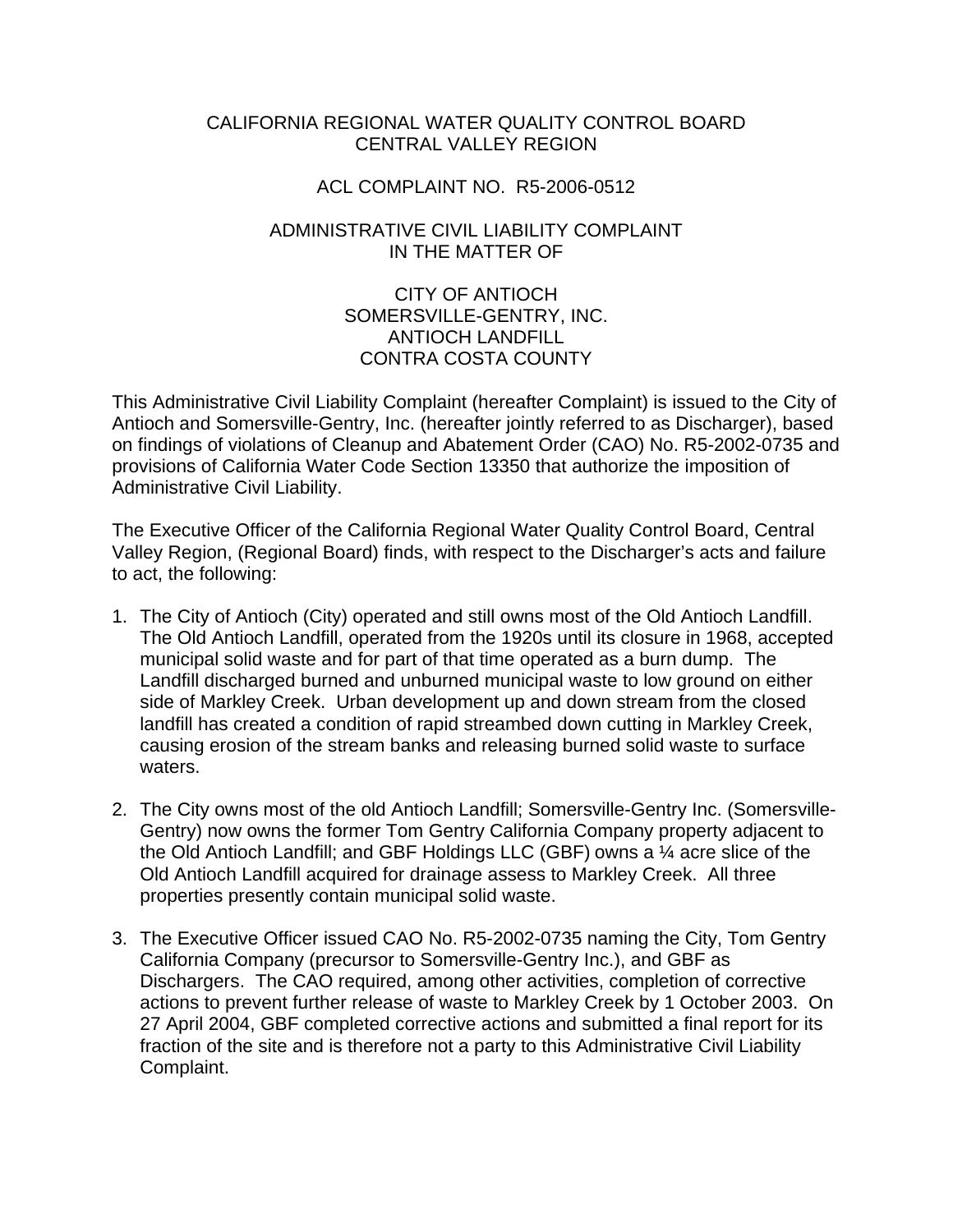ADMINISTRATIVE CIVIL LIABILITY COMPLAINT NO. R5-2006-0512  $-2$  -THE CITY OF ANTIOCH SOMERSVILLE-GENTRY INC. OLD ANTIOCH LANDFILL CONTRA COSTA COUNTY

4. On 21 November 2003 Somersville-Gentry Inc. purchased the Gentry Property. Somersville-Gentry Inc. knew of the existence of the CAO when it purchased the property and therefore is named in this Order.

#### **Site Description**

- 5. The Old Antioch Landfill is located on both sides of Markley Creek east of Somersville Road in the southeast ¼ of Section 27, T2N, R1E, MDB&M. The City of Antioch portion of Old Antioch Landfill occupies assessors parcel numbers (APN): 076-021-015 (13.20 acres) and 076-021-014 (3.85 acres). The Somersville-Gentry property is located northeast of the City's property on approximately 4 acres (APN 076-010-034).
- 6. The Old Antioch Landfill operated as an unlined solid waste landfill from sometime after 1928, when the property was purchased, until it was closed in 1968. Operational records for the landfill no longer exist. The City, however, asserts that only municipal wastes were accepted at the landfill. Early landfill operations burned waste prior to final discharge, while later operations discharged unburned waste. Markley Creek bisects the landfill with waste located on both sides of the creek.
- 7. The Old Antioch Landfill was closed in 1968 with a cover of approximately 12-inches of clayey soil. In 1988 an Air Quality Solid Waste Assessment Test (SWAT) was conducted at the landfill. The SWAT determined that the threat to water quality due to migrating gases from the landfill were negligible.
- 8. In 1989 a Water Quality SWAT was conducted at the southern part of the Old Antioch Landfill. Groundwater testing detected elevated metal concentrations that have been attributed to the adjacent Contra County Sanitary Landfill (CCSL). Background groundwater at Old Antioch Landfill is strongly impacted by the adjacent and immediately up-gradient CCSL.
- 9. In 1996, slope failures and erosion in the south bank of Markley Creek on City property discharged waste into the creek. The City implemented corrective actions to remove waste from the creek bottom, and repaired and graded the failed slopes.
- 10. In 1997 and 1998, additional erosion and slope failures exposed and discharged waste to Markley Creek. The City repaired this area.
- 11. On or before 28 December 2001 a slope failure in the south bank of Markley Creek, mostly on Somersville-Gentry property but also on the CCSL drainage access, discharged waste into the Creek. Subsequent investigations of Markley Creek by Contra Costa County Environmental Health Department staff detected at least four additional small slope failures exposing waste in the south bank of Markley Creek and exposing waste in the north bank at the "mound area".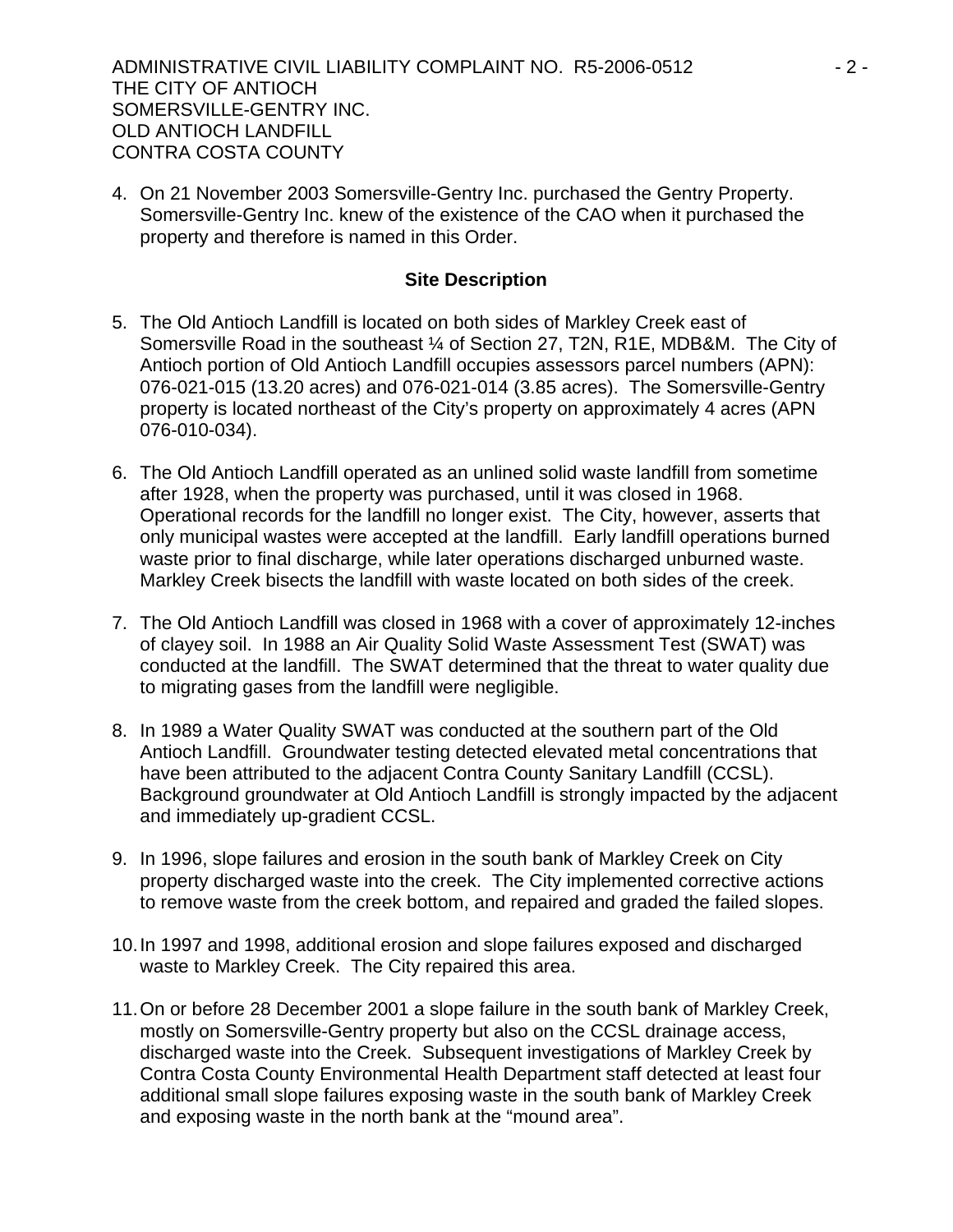- 12. Subsequent investigations have detected burned and unburned municipal waste in the stream banks of Markley Creek on the City, GBF, and Somersville-Gentry properties. Investigations have found metal concentrations up to hazardous levels in stream sediment and waste samples and elevated EC, pH, turbidity, iron, and sulfate concentrations in downstream surface water.
- 13. One stream sediment sample and waste samples from both the City and Somersville-Gentry properties exceed or equal the Total Threshold Limit Concentration (TTLC) under Title 22 California Code of Regulations (CCR) Hazardous Waste Criteria for lead. Waste in the Streambed and exposed in the stream bank represents a potential threat to human health and welfare.
- 14. On 2 January 2003, the Executive Officer issued CAO No. R5-2002-0735. The CAO required: Submittal of an Engineered Feasibility Study (EFS) to prevent future discharges of waste by 15 February 2003; submittal of a work plan with time schedule to implement approved corrective actions by 15 March 2003; completion of work in Markley Creek by 1 October 2003; and submittal of proof of a deed restriction that the parcel has been used as a landfill by 30 June 2003.

# **Violations of the Cleanup and Abatement Order**

- 15. On 18 March 2003, staff sent a letter to the City of Antioch, Tom Gentry California Company and GBF noting that the 15 February 2003 and 15 March 2003 compliance dates for submittal of an EFS and a work plan respectively had been missed. The letter states that staff *'will initiate enforcement actions for failure to comply if the EFS is not received by 1 April 2003'.*
- 16. On 21 March 2003, staff received a letter from the City of Antioch stating that they were concerned with the high cost of the remediation.
- 17. On 11 April 2003, the EFS was submitted and on 21 April 2003, staff concurred with the City of Antioch, Tom Gentry California Company and GBF regarding the EFS and asked for a work plan to complete corrective actions by 1 October 2003.
- 18. On 16 May 2003 staff responded to the request by the City of Antioch, Tom Gentry California Company and GBF request for more time with a letter stating that staff will not recommend enforcement if the Discharger demonstrates progress implementing corrective actions. This letter set the following progress goals: final design by 29 September 2003, construction contract by 5 January 2004, start of construction by 15 May 2004, construction complete by 15 August 2004 and final report by 18 October 2004.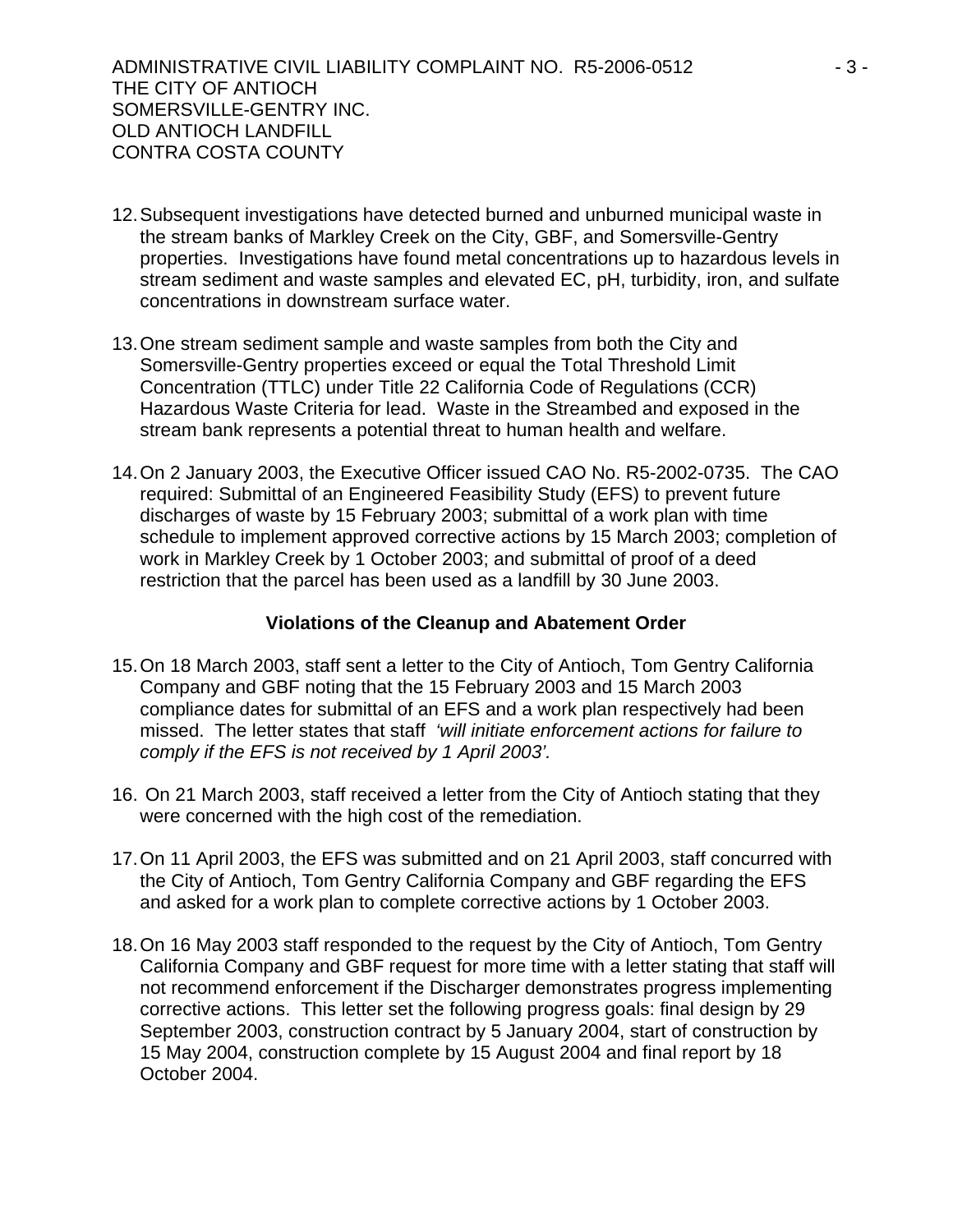ADMINISTRATIVE CIVIL LIABILITY COMPLAINT NO. R5-2006-0512  $-4$  -THE CITY OF ANTIOCH SOMERSVILLE-GENTRY INC. OLD ANTIOCH LANDFILL CONTRA COSTA COUNTY

- 19. On 27 April 2004, GBF completed corrective actions for their fraction of the site and submitted a final construction report.
- 20. The progress goals were not complied with and on 1 November 2004 the City of Antioch requested a second time extension to complete corrective actions by 14 October 2005.
- 21. On 27 June 2005, the Discharger (City of Antioch and Somersville-Gentry Inc.) submitted a Draft 50% Design Report. When staff contacted the Discharger's consultant, they stated that they anticipated submitting the final 50% Design Report in a couple of weeks. This was the last communication from the Discharger or their consultant regarding complying with the CAO.
- 22. By failing to complete corrective actions by 1 October 2003 or any of the subsequent completion dates (15 august 2004 or 14 October 2005), the Discharger has violated CAO No. R5-2002-0735.
- 23. California Water Code (CWC) Section 13350 states, in part, that: *(a) Any person who (1) violates any cease and desist order or cleanup and abatement order hereafter issued, reissued, or amended by a regional board or the state board… shall be liable civilly, and remedies may be proposed, in accordance with subdivision (d) or (e)…*

*(e) The state board or a regional board may impose civil liability administratively pursuant to Article 2.5 (commencing with Section 13323) of Chapter 5 either on a daily basis or on a per gallon basis, but not both. (1) The civil liability on a daily basis may not exceed five thousand dollars (\$5,000) for each day the violation occurs…* 

*(B) When there is no discharge, but an order issued by the regional board is violated, except as provided in subdivision (f), the civil liability shall not be less than one hundred dollars (\$100) for each day in which the violation occurs.*

- 24. As of 1 June 2006, the Dischargers have been in violation of the CAO No. R5-2002-0735 for 608 days for failure to implement corrective actions by 1 October 2003. The maximum liability for this CAO violation is three million, forty thousand dollars (\$3,040,000.00). The minimum liability for this violation is sixty thousand and eight hundred dollars (\$60,800.00).
- 25. CWC Section 13327 states: "In determining the amount of civil liability, the regional board … shall take into consideration the nature, circumstance, extent, and gravity of the violation or violations, whether the discharge is susceptible to cleanup or abatement, the degree of toxicity of the discharge, and, with respect to the violator, the ability to pay, the effect on ability to continue in business, any voluntary cleanup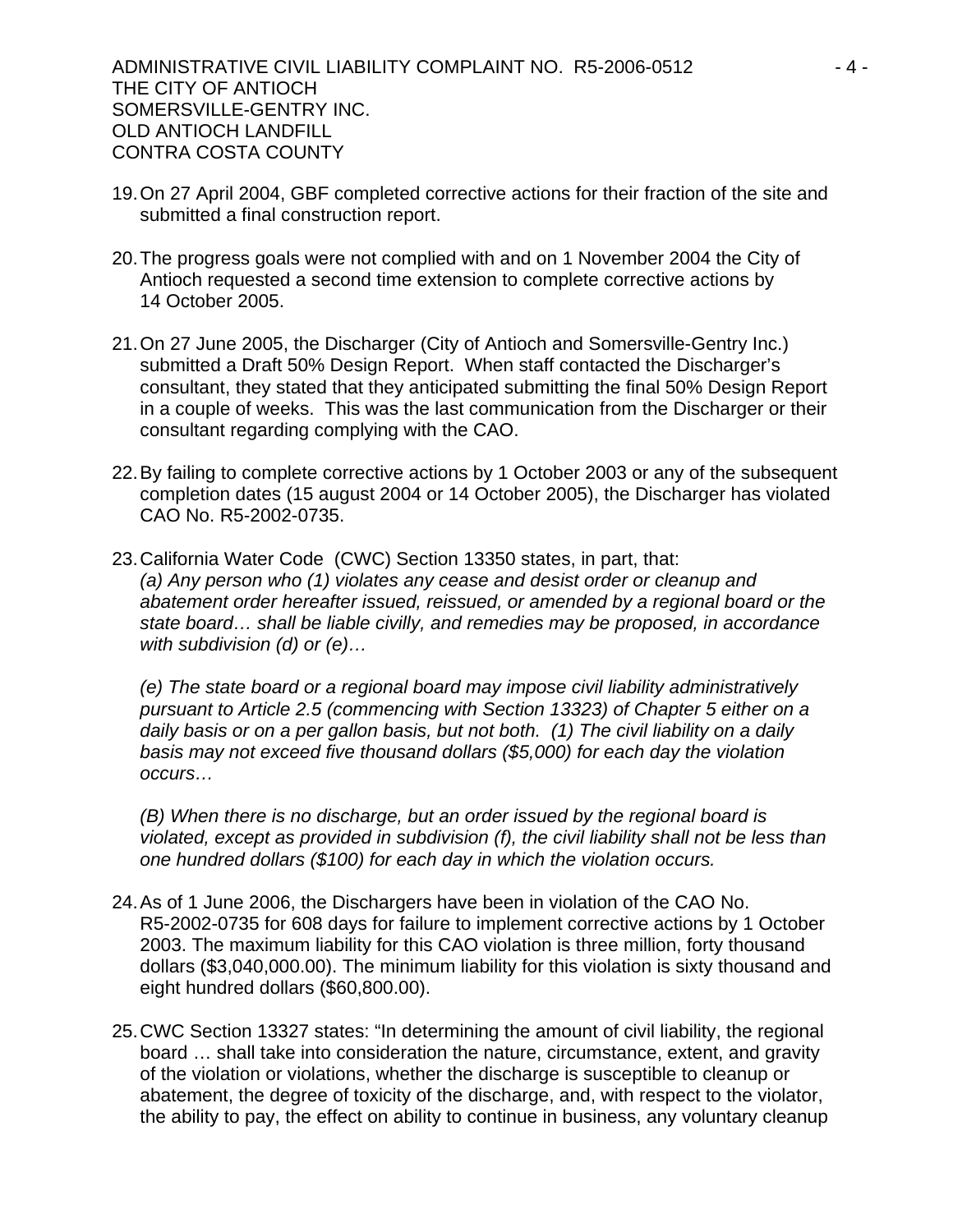ADMINISTRATIVE CIVIL LIABILITY COMPLAINT NO. R5-2006-0512  $-5$  -THE CITY OF ANTIOCH SOMERSVILLE-GENTRY INC. OLD ANTIOCH LANDFILL CONTRA COSTA COUNTY

efforts undertaken, any prior history of violations, the degree of culpability, economic benefit or savings, if any, resulting from the violation, and other matters as justice may require."

26. Issuance of this Complaint is exempt from the provisions of the California Environmental Quality Act (Public Resources Code Section 21000, et. seq.), in accordance with Section 15321 (a)(2), Title 14, of the California Code of Regulations.

THE CITY OF ANTIOCH AND SOMERVILLE-GENTRY INC. ARE HEREBY GIVEN NOTICE THAT:

- 1. The Executive Officer of the Regional Board proposes that the Dischargers be assessed Administrative Civil Liability in the amount of \$300,000. The amount of the liability proposed is based upon the minimum required and maximum allowed liability under Section 13350(e)(1)(B), a review of the factors set forth in CWC Section 13327 cited in Finding No. 24 above, and upon consideration of the economic benefit or savings resulting from the violations.
- 2. A hearing shall be held on **21/22 September 2006** unless the Dischargers agree to waive the hearing and pay the imposed civil liability in full.
- 3. If a hearing is held, the Regional Board will consider whether to affirm, reject, or modify the proposed Administrative Civil Liability, or whether to refer the matter to the Attorney General for recovery of judicial civil liability.
- 4. In lieu of a hearing, the Discharger may waive the right to a hearing. If you wish to waive the hearing, please check and sign the waiver and return it and the amount of civil liability in a check made payable to the *State Water Resources Control Board Waste Discharge Permit Fund*, to the Regional Board's office at 11020 Sun Center Drive, #200, Rancho Cordova, California 95670-6114, by **18 August 2006**.

\_\_\_\_\_\_\_\_\_\_\_\_\_\_\_\_\_\_\_\_\_\_\_\_\_\_\_\_\_\_\_\_\_\_\_\_ PAMELA CREEDON, Executive Officer

19 July 2006

(Date)

RDA: 6/2/06